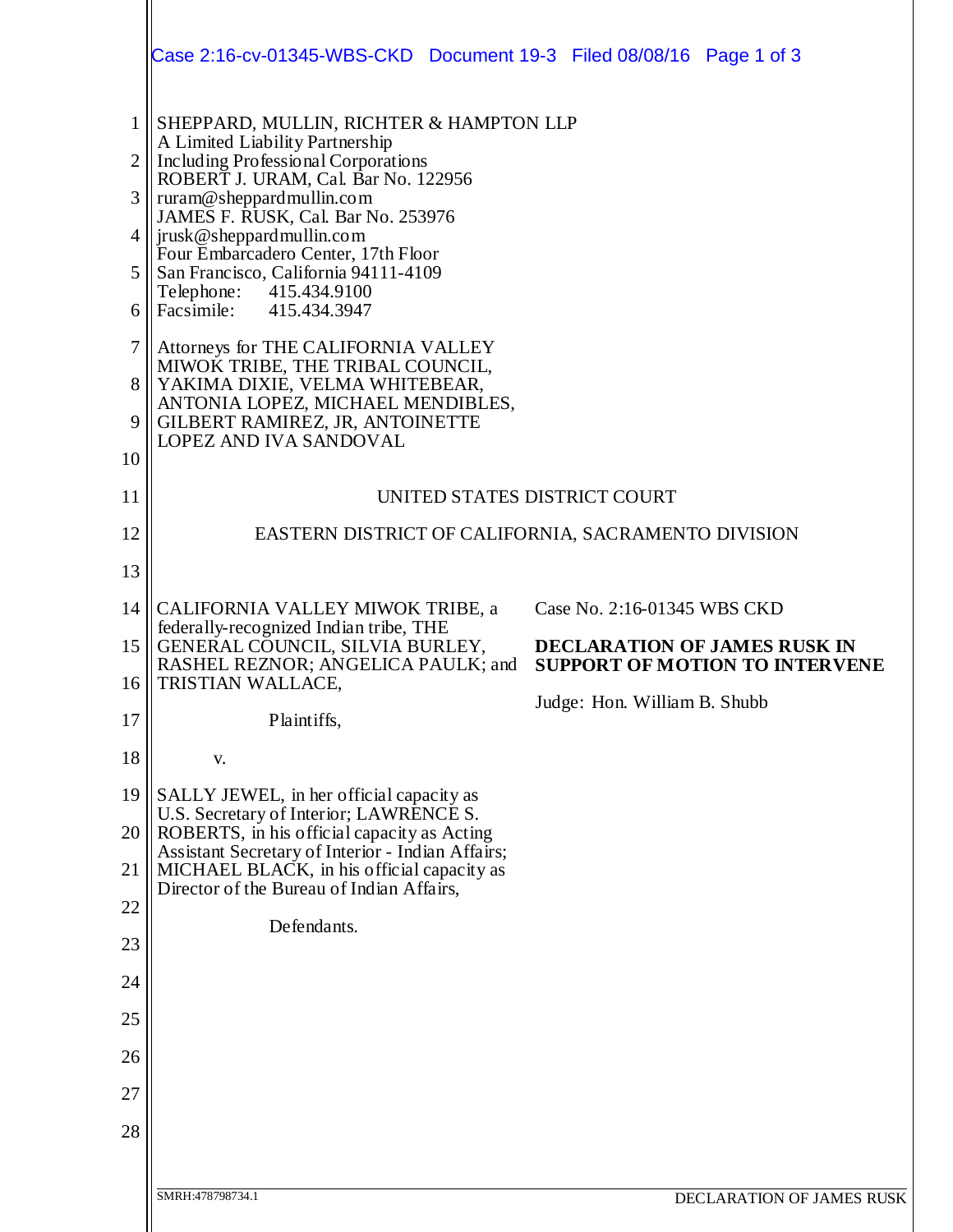|                | Case 2:16-cv-01345-WBS-CKD  Document 19-3  Filed 08/08/16  Page 2 of 3                              |  |  |
|----------------|-----------------------------------------------------------------------------------------------------|--|--|
| 1              | <b>DECLARATION OF JAMES RUSK</b>                                                                    |  |  |
| $\overline{2}$ | I, James Rusk, declare as follows:                                                                  |  |  |
| 3              | 1.<br>I am an attorney with the law firm of Sheppard, Mullin, Richter & Hampton                     |  |  |
| $\overline{4}$ | LLP, attorneys for The California Valley Miwok Tribe (Tribe), The Tribal Council, Yakima Dixie,     |  |  |
| 5              | Velma WhiteBear, Antonia Lopez, Michael Mendibles, Antoinette Lopez, Iva (Carsoner)                 |  |  |
| 6              | Sandoval and Gilbert Ramirez, Jr., proposed Intervenor-Defendants in this case.                     |  |  |
| 7              | 2.<br>This declaration is submitted in support of Intervenor-Defendants' Motion                     |  |  |
| 8              | to Intervene.                                                                                       |  |  |
| 9              | 3.<br>On July 6, 2016, I spoke with Jody Schwarz of the U.S. Department of                          |  |  |
| 10             | Justice, attorney for federal Defendants in this case. Ms. Schwarz said that Defendants would not   |  |  |
| 11             | oppose the Motion to Intervene.                                                                     |  |  |
| 12             | On July 7, 2016, I electronically mailed Manuel Corrales, attorney for<br>$\overline{4}$ .          |  |  |
| 13             | Plaintiffs in this case, at manny corrales @ yahoo.com and informed him that proposed Intervenors   |  |  |
| 14             | planned to seek intervention in the case. I asked Mr. Corrales whether his clients would consent to |  |  |
| 15             | intervention. Mr. Corrales did not respond.                                                         |  |  |
| 16             | On July 14, 2016, I telephoned Mr. Corrales at his office during business<br>5.                     |  |  |
| 17             | hours to ask whether his clients would consent to intervention. A recorded message stated that the  |  |  |
| 18             | voice mailbox was full and would not accept a message.                                              |  |  |
| 19             | On July 19, 2016, I electronically mailed Mr. Corrales again and asked<br>6.                        |  |  |
| 20             | whether his clients would consent to intervention. Mr. Corrales did not respond.                    |  |  |
| 21             |                                                                                                     |  |  |
| 22             |                                                                                                     |  |  |
| 23             |                                                                                                     |  |  |
| 24             |                                                                                                     |  |  |
| 25             |                                                                                                     |  |  |
| 26             |                                                                                                     |  |  |
| 27             |                                                                                                     |  |  |
| 28             |                                                                                                     |  |  |
|                | $-1-$<br>SMRH:478798734.1<br>DECLARATION OF JAMES RUSK                                              |  |  |
|                |                                                                                                     |  |  |